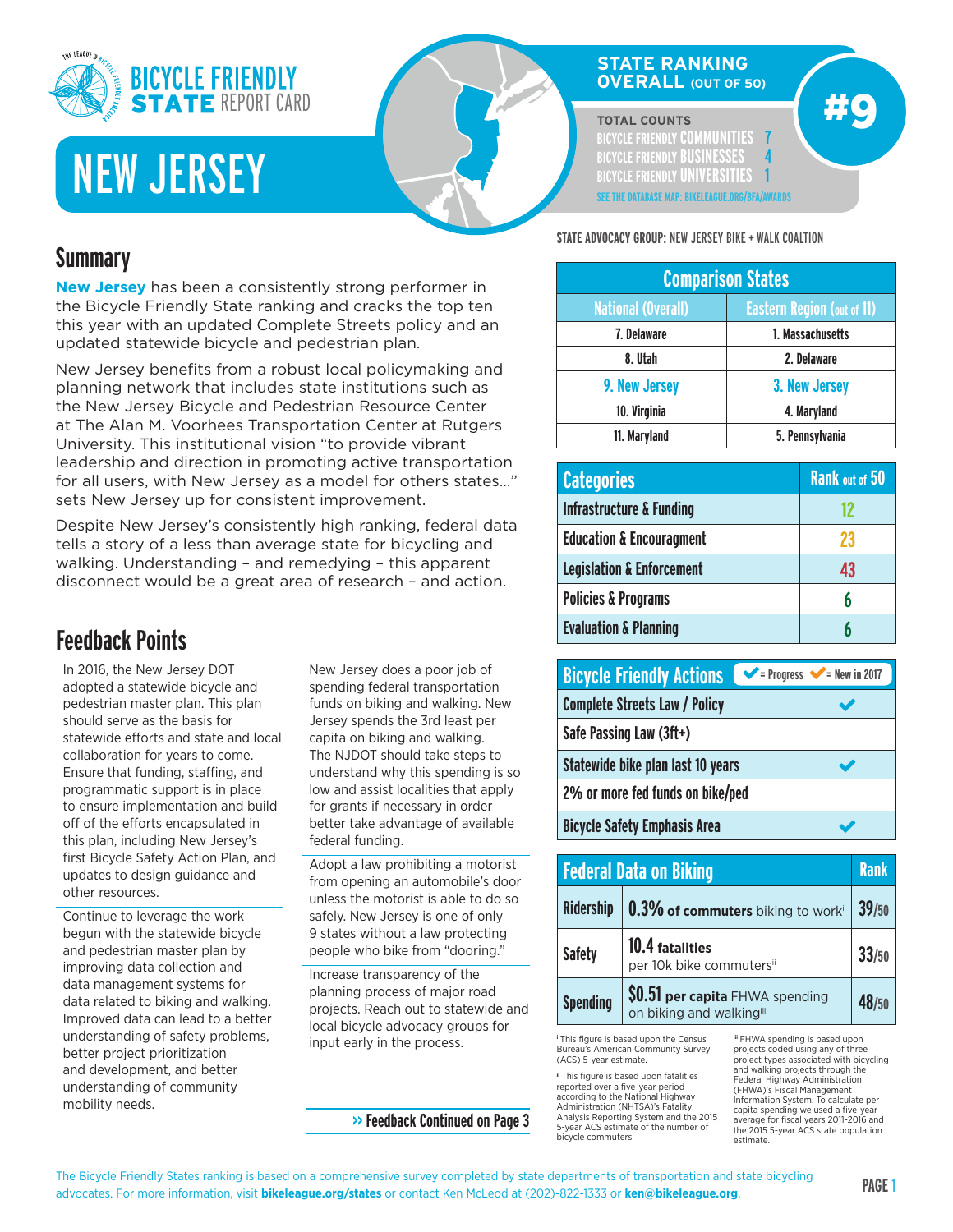### **BICYCLE FRIENDLY**<br>**STATE New Jersey** Report Card: Detailed Category Scores

The Category Scores below are aggregated from smaller sub-categories—each of which is sorted in descending order, from the topic with the highest possible points available to least.

| <b>Infrastructure &amp; Funding</b><br>Ranked 12 <sup>nd</sup> of 50 States                                                                                                               |              |
|-------------------------------------------------------------------------------------------------------------------------------------------------------------------------------------------|--------------|
| <b>Design and Existence of Infrastructure</b><br>Has the state made it easy to build bicycle infrastructure and<br>installed a variety of infrastructure on state facilities?             | 29/38 pts    |
| <b>State Transportation Funding</b><br>Does the state report that funding is allocated to bicycling?                                                                                      | 20/28 pts    |
| <b>Use of Federal Transportation Funding</b><br>Does the state take advantage of available federal funding for<br>biking and walking?                                                     | $4/16$ pts   |
| <b>Planned and Recently Built Bicycle &amp; Pedestrian Facilities</b><br>How many lane miles of bicycle and pedestrian facilities has<br>the state reportedly planned to build and built? | $10/10$ pts  |
| <b>State Transportation Funding Restrictions</b><br>Does the state have any policies that limit the ability to fund<br>bicycling and walking infrastructure?                              | $4/8$ pts    |
| <b>Total of Possible 100 Points:</b>                                                                                                                                                      | $67/100$ pts |



|                                      | <b>Education &amp; Encouragement</b> |
|--------------------------------------|--------------------------------------|
| Ranked 23 <sup>rd</sup> of 50 States |                                      |

| <b>State DOT Education &amp; Encouragement Support</b><br>Does the state DOT support bicycling and walking events and<br>education materials?                | $35/35$ pts |
|--------------------------------------------------------------------------------------------------------------------------------------------------------------|-------------|
| <b>Mode Share</b> Do many people bike to work and is that number<br>increasing relative to other modes?                                                      | $3/30$ pts  |
| <b>Driver Education Requirements</b><br>Does the state require drivers to answer questions about<br>bicyclist safety as part of the driver's licensing test? | $5/20$ pts  |
| Advocacv<br>Does the state have a bicycle advocacy group that is a<br>member of the League of American Bicyclists or was<br>identified by the state?         | $15/15$ pts |
| Total of Possible 100 Points:                                                                                                                                |             |



| <b>Policies &amp; Programs</b><br>Ranked 6 <sup>th</sup> of 50 States                                                                                                                   |             |
|-----------------------------------------------------------------------------------------------------------------------------------------------------------------------------------------|-------------|
| <b>Complete Streets</b><br>Does the state have a complete streets policy and processes<br>to support its implementation?                                                                | $50/56$ pts |
| <b>Design and Access Policies</b><br>Does the state have policies in place to ensure good design<br>and access for people who bike and walk?                                            | $19/25$ pts |
| <b>State of Practice Development</b><br>Does the state support trainings on bicycle and pedestrian<br>infrastructure and complete streets implementation?                               | $13/13$ pts |
| <b>Sustainable Transportation Policies</b><br>Does the state work incorporate multi-disciplinary<br>considerations in the development and implementation of<br>transportation projects? | $6/6$ pts   |
| <b>Total of Possible 100 Points:</b>                                                                                                                                                    | 88/100 pts  |

| <b>Evaluation &amp; Planning</b><br>Ranked 6 <sup>th</sup> of 50 States                                                                                   |             |
|-----------------------------------------------------------------------------------------------------------------------------------------------------------|-------------|
| <b>State DOT Bicycle &amp; Pedestrian Plans</b><br>Does the state have a bicycle and/or pedestrian plan and<br>does that plan follow best practices?      | 42/48 pts   |
| <b>Bicycle and Pedestrian Safety</b><br>Has the state made bicyclist and pedestrian safety an<br>emphasis and what does data say about safety?            | $27/34$ pts |
| Understanding People who Bike and Walk<br>Does the state have programs in place to collect data on<br>people who walk and bike?                           | $8/10$ pts  |
| <b>Formal User Group Engagement</b><br>Does the state have an official Bicycle and/or Pedestrian<br>Advisory Committee and does it follow best practices? | $8/8$ pts   |
| Total of Possible 100 Points:                                                                                                                             | /100 pts    |

## Dig into the data: Robust interactive report + Downloads

The Bicycle Friendly State survey used to create this ranking is also the basis for a biennial report. Explore tons of bicycling, walking, & health data on states and cities at **bikingandwalkingbenchmarks.org**.





**AL**

**AK**

**WY**



U.S. Trips, by Mode of Transportation 10% 1% 2% 83%

Walking Trips Biking Trips Public Transit Trips Car, Van, SUV, and RV Trips

4%

All Other

**The Bicycle Friendly States ranking is based on a comprehensive survey completed by state departments of transportation and state bicycling PAGE 2<br>
a discrete Frances information with biladeanse and states as sorted less** advocates. For more information, visit **bikeleague.org/states** or contact Ken McLeod at (202)-822-1333 or **ken@bikeleague.org**.